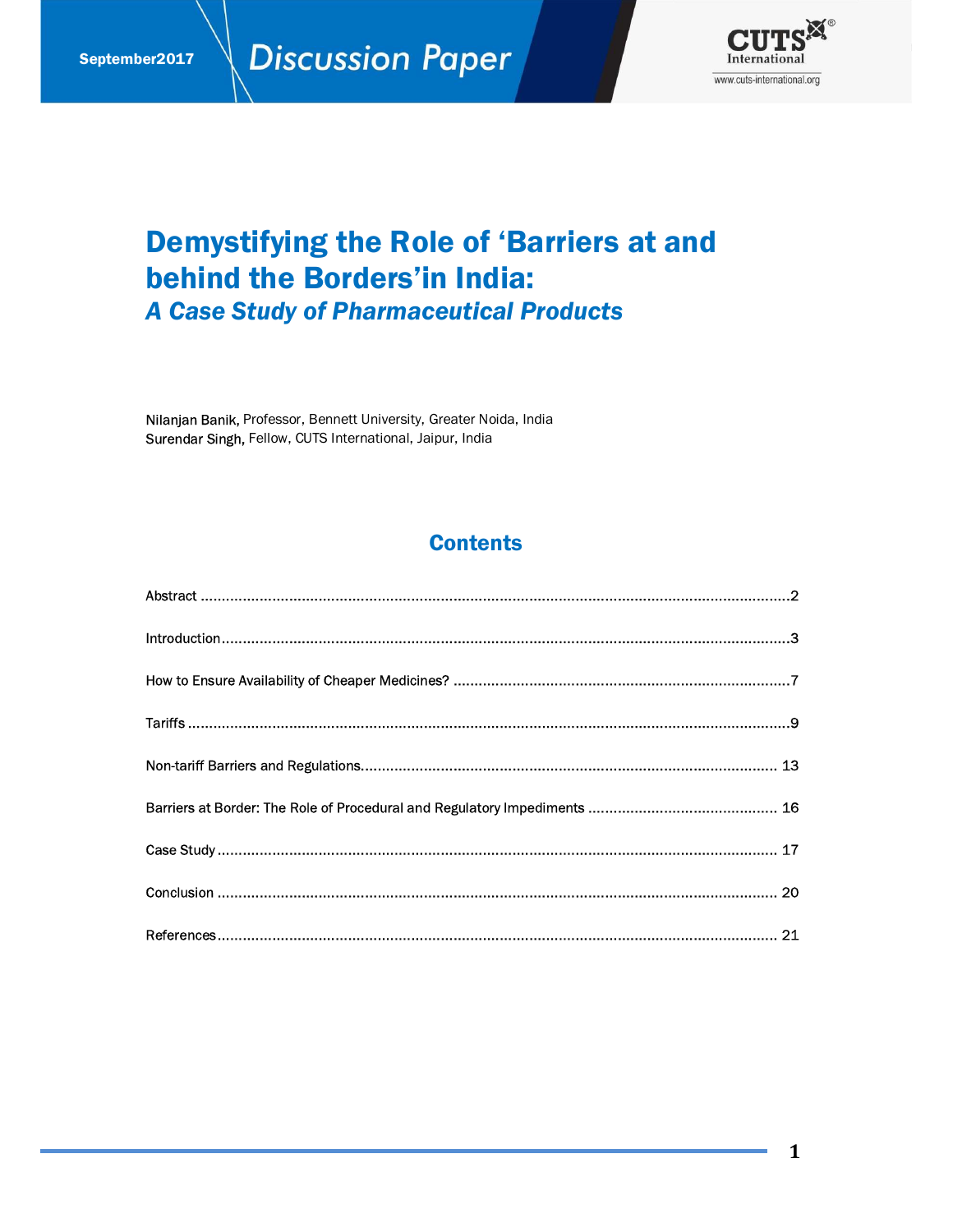

## **Abstract**

With the significant reduction of tariff barriers to international trade, other forms of barriers, such as barriers at the border and behind borders are considered as the major challenge to the growth of global trade. These barriers are often high in developing countries as compared to developed ones and arise due to divergent regulatory frameworks, inefficient customs procedures, cumbersome exportimport procedures, administrative hassles, hidden taxes, congestion fee and sub-optimal trade infrastructure.

Against this backdrop, this Discussion Paper attempts to understand the role of different types of barriers in the importpharmaceuticalproductsin India. It analyses the effect of three main barriers: tariff barriers; non-tariff barriers; and barriers at the border with a particular focus on understanding the role of procedural and regulatory impediments.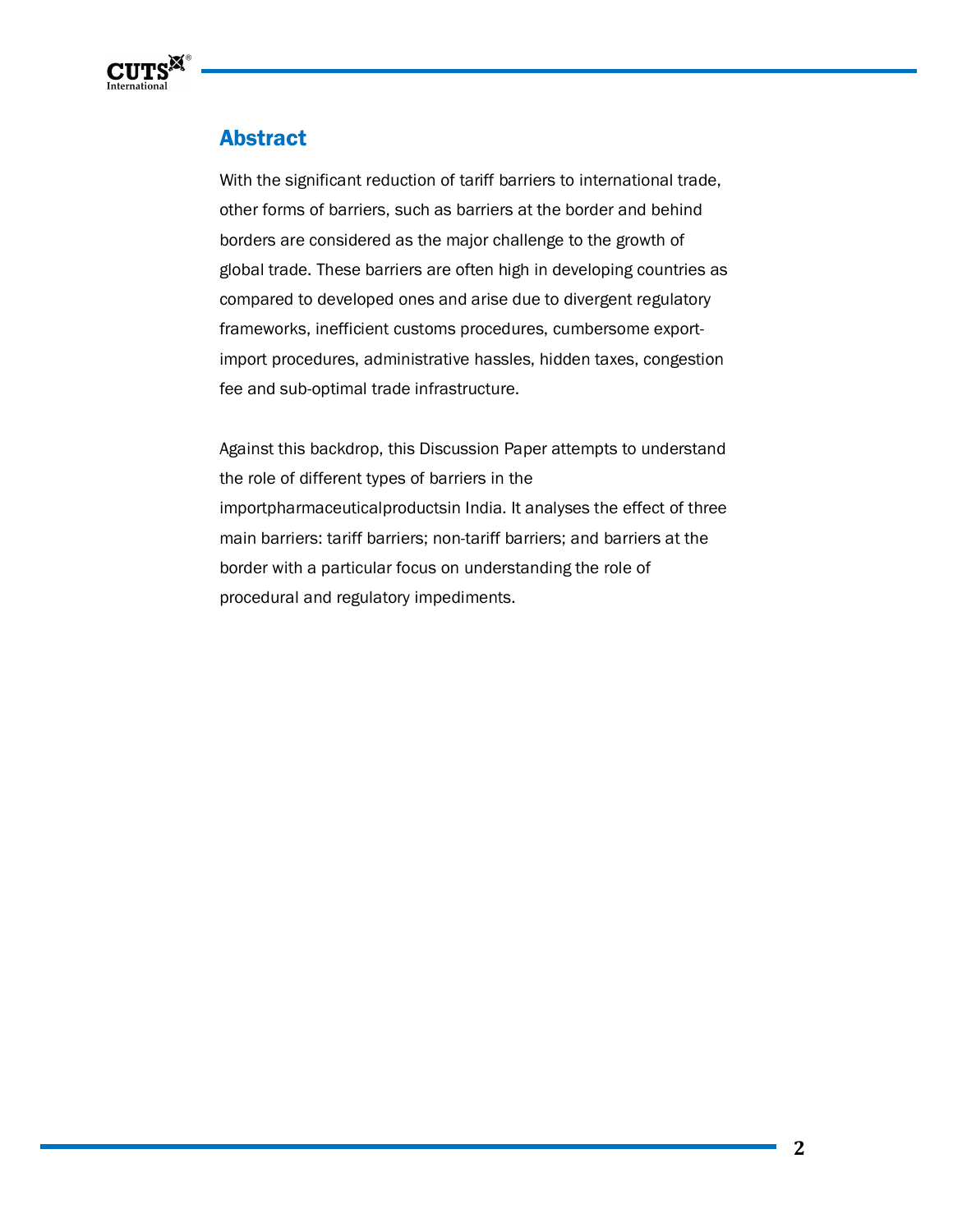

# Introduction

With reduction in traditional trade barriers, trade literature has recognised the role of 'barriers at border and behind the borders' that arise from inefficient customs clearance, cumbersome trade procedures, regulatory and administrative hassles, hidden taxes, congestion fee and sub-optimal trade infrastructure (Mirza and Bacani, 2013).

The cost associated with these barriers has adverse impacts on the functioning of 'supply chains' and affects the participation of firms in global value chain network. 'Barriers at border and behind the borders' have been considered one of the major obstacles in facilitating cross-border trade, and they increase the cost of doing trade (Banik and Gilbert, 2008; CUTS, 2015).

The cumulative effects of these barriers increase the imported price of product and this in turn, escalate the final market price. This issue is particularly important in the context of medicines, which are imported in huge volumes, and therefore, has relevance in determining health outcomes for a developing country like India. A marginal increase in price of medicines because of complex regulations, low quality of services at ports and inefficient custom clearance, add up extra cost and hit the patients who are in need for medicines. Moreover, it is squarely opposite to the idea of promoting consumer welfare through free and fair trade.

In addition to tariffs, there are other factors, such as non-tariffs and regulatory measures that adversely affect supply of medicines. Kotwani (2013) found that the availability of essential generic medicines is very poor in public sector facilities, which are the primary source of free medicines for a majority of India's low-income population (ranging from 41.3 percent to 23.2 percent in state government facilities).

In another related study, examining availability of five generic essential medicines in 129 public health facilities across 17 states in India, Gitanjali and Manikandan (2011) found that availability was approaching acceptability at a median of 80 percent but several facilities – particularly in rural areas – had no availability at all.

These tariffs and extra-tariffs factors byaffecting accessibility of pharmaceutical products have an important implication on heath, and hence, development outcome for India ashealth is an important component of development. There are studies, which documented positive impact of improved health on labour productivity and economic growth (Bloom and Canning, 2000; Bloom, Canning and Sevilla, 2004).

India, for that matter, is in limelight for being the fastest growing large economy in the world with a population size of more than 1.3 billion. The economy is at a crucial stage of its socio-economic transformation, with majority populationbeing young. Good health of citizens is extremely important to exploit demographic dividends.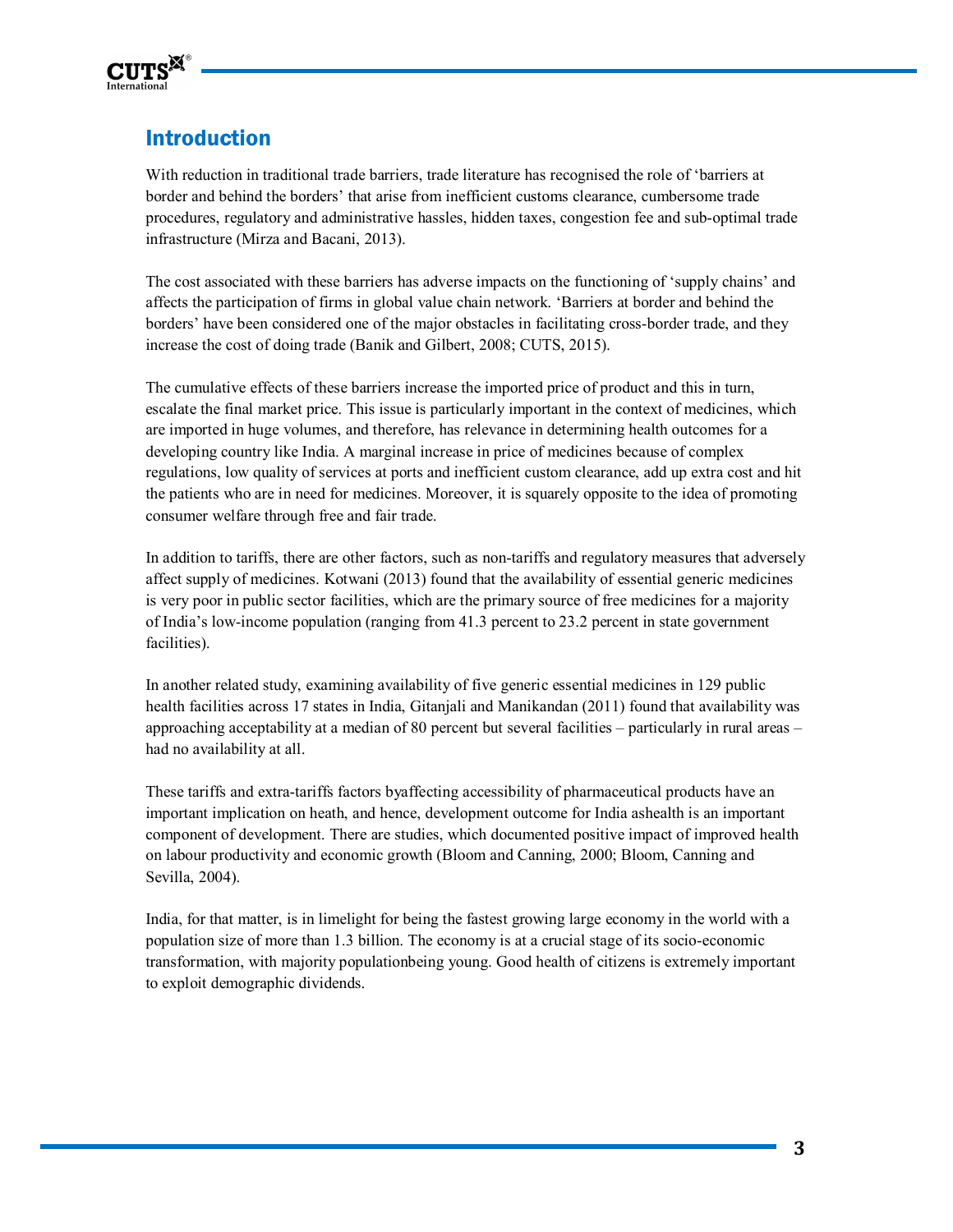

Figure 1: Per Capita Income in Current US\$



India ranks low in the world in terms of health indicators. Controlling for level of per-capita income, which is to say, comparing India with other similar economies in the region, it is revealed that India is having lower life expectancy and higher infant mortality rate (Figure 2 and Figure 3).



Figure 2: Total Life Expectancy at Birth (in Years)

*Source: World Development Indicators, World Bank (2017)*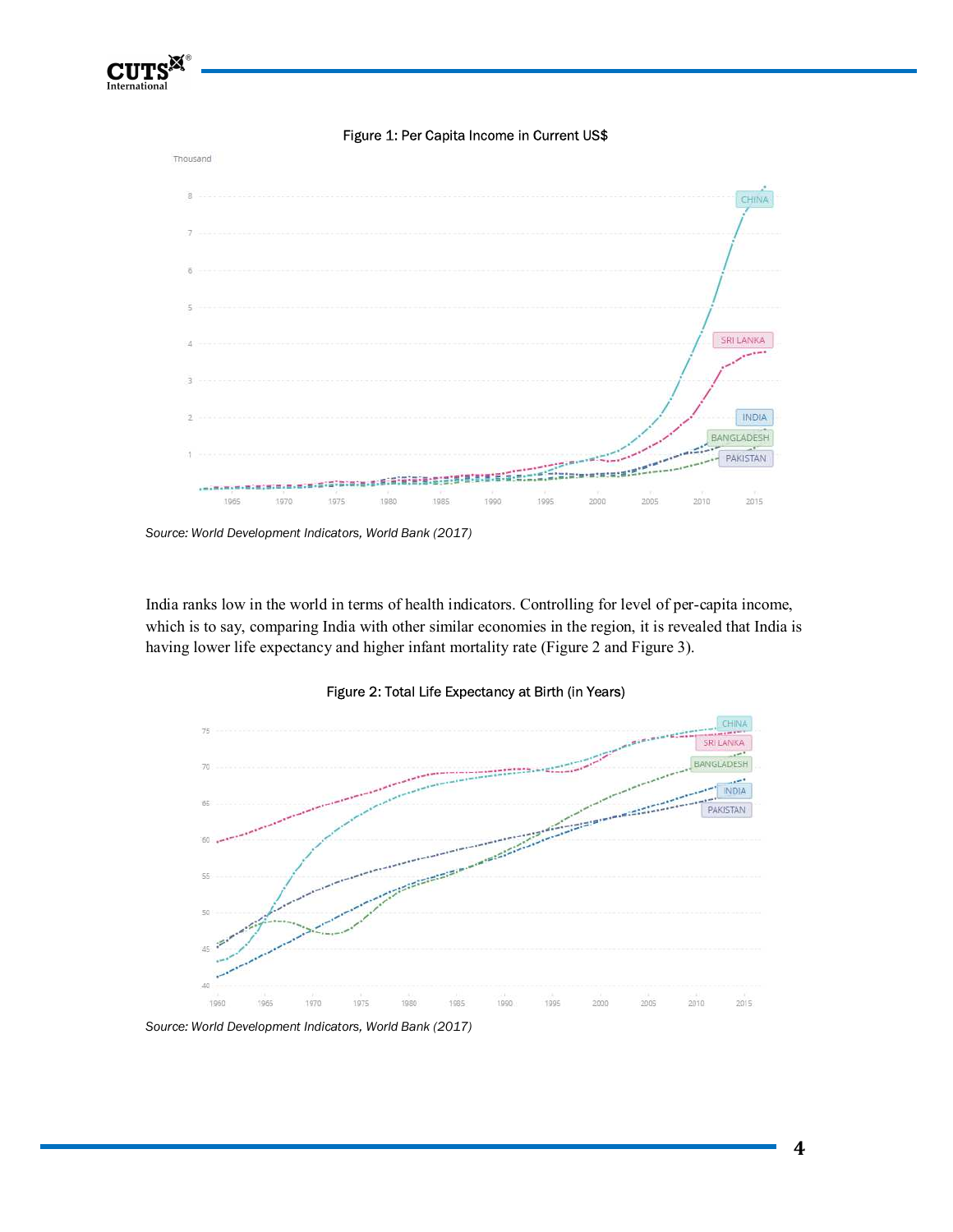





Source: World Development Indicators, World Bank (2017)

Although, health is a state subject,<sup>1</sup> central government also spends money on health through several centrally sponsored schemes, such as National Health Mission and National Health Insurance Schemes (Rashtriya Swasthya Bima Yojana). However, given India's large population base, percapita spending on health is abysmally low.



#### Figure 4: Health Expenditure, Public (% of Government Expenditure)

*Source: World Development Indicators, World Bank (2017)* 

1

<sup>1</sup> According to Article 12 of the Constitution of India, the term 'state' can be used to define both the union and the state governments. India has 29 states and 7 union territories.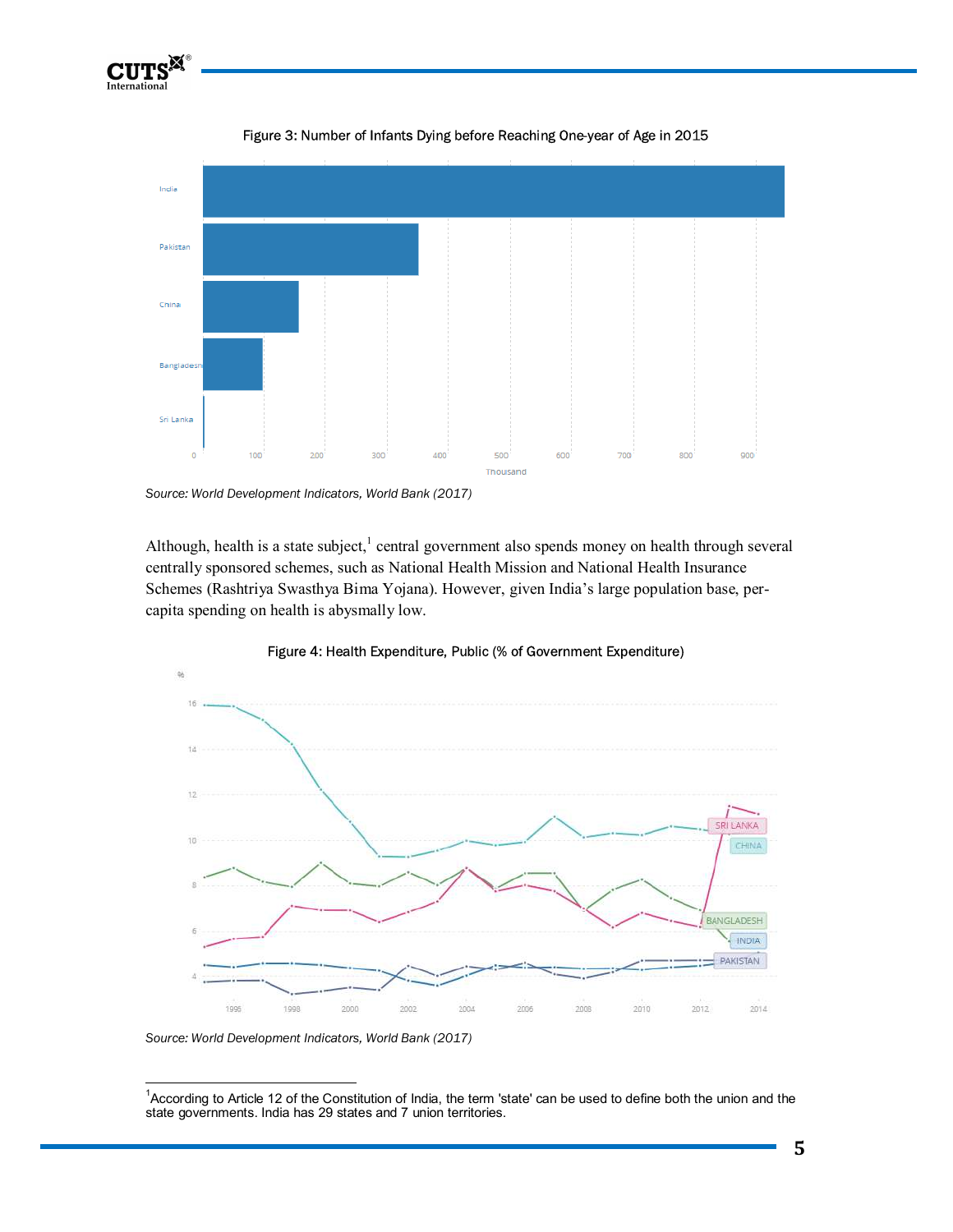

At around 4 percent of national income, India spends much lesser than China, Sri Lanka and Bangladesh (Figure: 4). When measured in per capita terms, India ranks 154 out of 195 countries in terms of access to healthcare, which is worse than Bangladesh, Nepal, Ghana and Liberia. $2$ 

Chronic diseases are the biggest causes of death and disability, in India. They accounted for more than 30percent of deaths, with cardiovascular diseases and diabetes, respiratory conditions and cancers. Exposure to air pollution is a significant problem. The burning of solid fuels in particular is a major risk factor leading to lower respiratory infections and chronic obstructive pulmonary diseases, with side effects, such as cataracts and stroke (Figure: 5).



Figure 5: Cause of Deaths by Communicable Diseases and Maternal, Prenatal and Nutrition Conditions in 2015 (% of total)

Given lower level of public expenditure on health, in India, out-of-pocket (OOP) expense are increasingly becoming a large share of household budget – accounting for about one-third of total household expenditure.In rural India, almost 80 percent of the OOP expenditure is on medicines, whereas in urban areas, it is around  $75$  percent.<sup>3</sup> India is also poorly insured, explaining why people have to rely on OOP.

Every year, more than one-third of the patients admitted to hospital are pushed into poverty. As rural incomes are lower than urban incomes, on an average, a rural household pays 140 percent of their annual income in OOPs for a hospital stay compared to 90 percent for those in urban areas.

People meet their OOP – some 47 percent of the cost of hospital admissions in rural areas and 31 percent in urban areas – by borrowing and the sale of personal goods and assets. This affects their

 $\overline{a}$ 

*Source: World Development Indicators, World Bank (2017)* 

 $2$ For more on this see, the Lancet World Report (2015).

<sup>3</sup> For more on this see: http://economictimes.indiatimes.com/industry/healthcare/biotech/pharmaceuticals/pricesof-essential-medicines-cut-by-30-50/articleshow/56791757.cms.Accessed on 29.08.2017.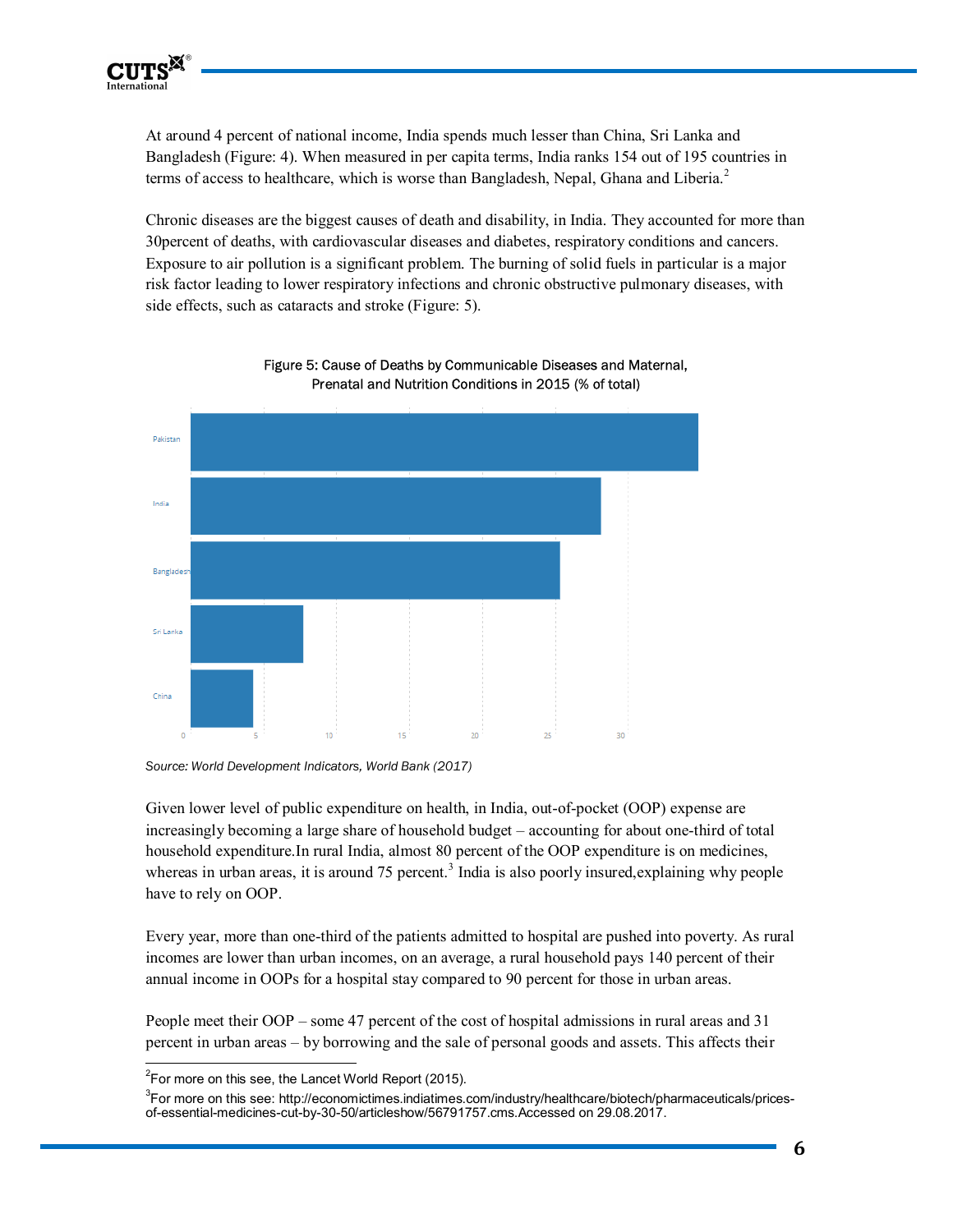

livelihoods and education of their children (with an impact on inter-generational income flow). Therefore, it is an absolute necessity that government ensure better healthcare services, and given chronic nature of disease make sure it ensure cheaper availability of medicines.

### How to Ensure Availability of Cheaper Medicines?

If domestic firms are not competitive and capable enough to manufacture medicines, cheaper availability of medicines can be ensured through imports. Examining India's pharmaceutical trade data, an important trend is emerging. India's pharmaceutical trade balance with respect to developed countries is positive (see Figure 6 and 7). This is contrary to popular perception that India is still dependent upon developed countries for medicines.

In recent times,India is exporting moretodeveloped countries and other emerging economies in comparison to what it is importing fromthem. The major export destinations include countries like USA, UK, Brazil, and Russia. India has emerged as a major exporter of generic drugs of diseases,such as diabetes, antidepressants, high blood pressure, epilepsy and even cancer, in part because the Indian government allows foreign multinationals to invest in India.

Tie-ups between Indian domestic drug manufacturers and foreign multinationals – Piramal Healthcare with Abbott Laboratories, Ranbaxy Laboratories with Daiichi Sankyo; Dr. Reddy's Laboratories with GlaxoSmithKline; Shantha Bio-technics with Sanofi Aventis; and Biocon with Bristol Myers Squibb – have allowed India to move up the value chain, with formulations and packaging moving in here. This in a way explains India's positive trade balance.

In terms of imports, India imports mainly from US, EU, Switzerland and China. Within Europe, India import mainly from Germany, Belgium, and Switzerland.Volume of imports from the EU region have increased more rapidly than those from US and China. Although, imports from EU and Switzerland have outpaced those from China, but in recent years in terms of growth rate India is increasingly importing active pharmaceutical ingredients from China (Figure 8).



Figure 6: India's Trade Balance

*Source: International Trade Centre (2017)*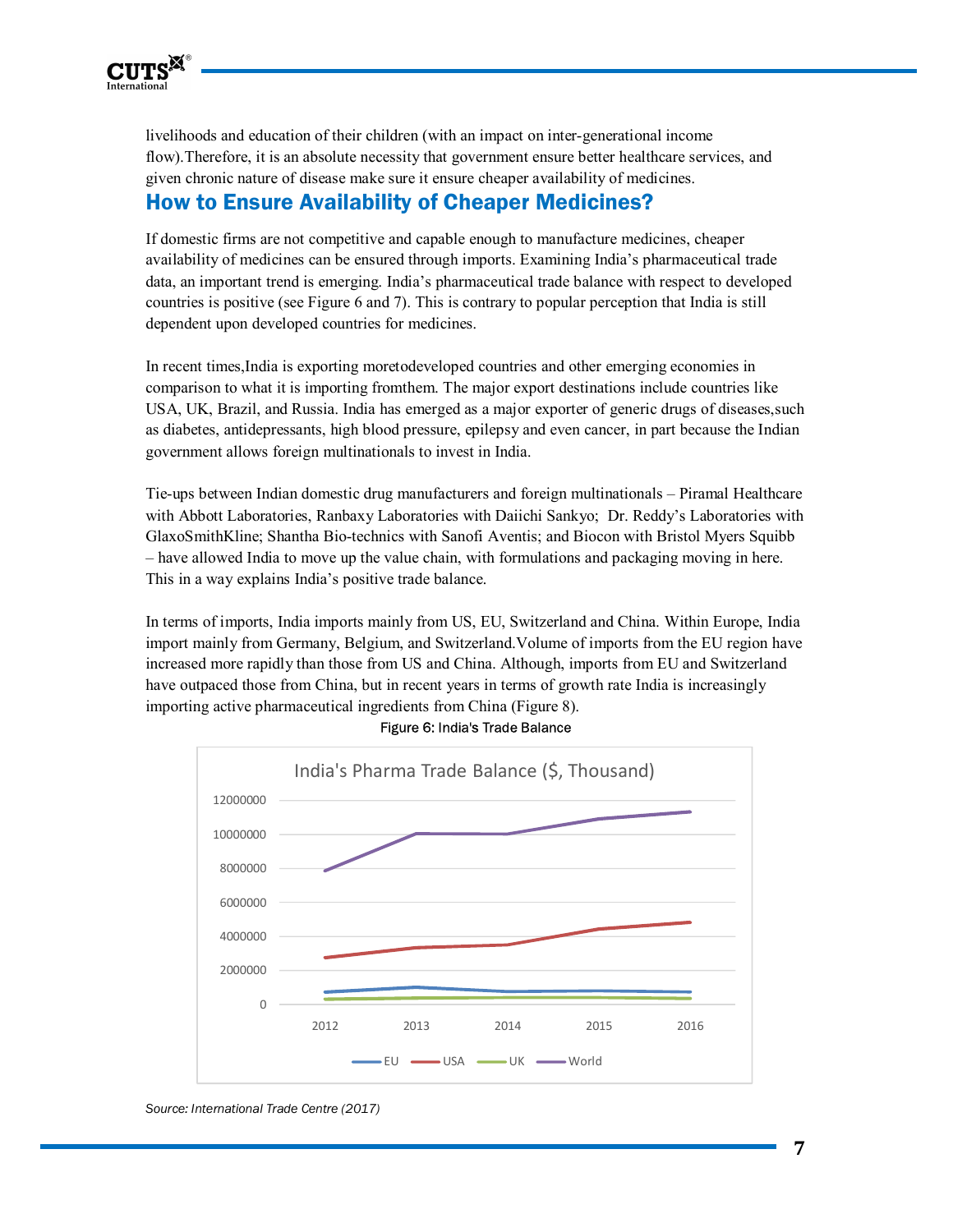



#### Figure 7: Direction of India's Pharmaceutical Trade

*Source: International Trade Centre (2017)* 



#### Figure 8: Growth of India's Imports of Medicines

However, is spite of India emerging as a major exporter in pharmaceutical items, India still has one of highest tariffs rate when it comes to importing the same.

*Source: International Trade Centre (2017)*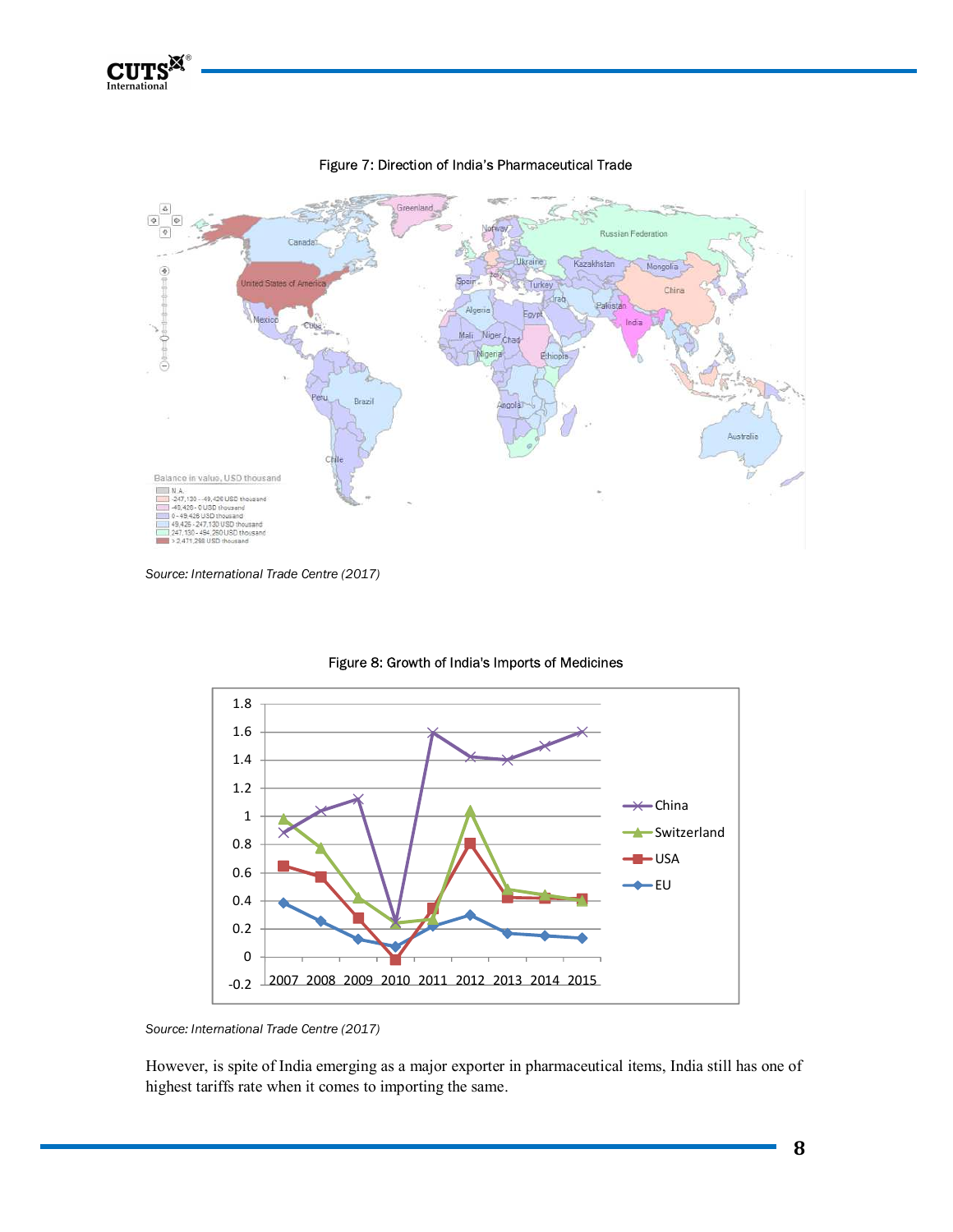

# **Tariffs**

A large body of literature shows that tariffs increase the prices of imported products directly, by imposing a tax on them. Tariffs are essentially regressive taxes as they take a higher proportion of income from the poor than they do for those higher up the income scale.

Stevens and Linfield (2010) examined the impact of weighted average tariffs and domestic taxes on finished pharmaceutical products in case of low and middle-income countries. The study concluded that overall tariff on medicines had reduced drastically between 2005 and 2009. But, a number of middle-income countries still impose high levels of duties, thus amplifying the price of medicines.

A study by Banik and Stevens (2015) analysed the impact of tariffs on pharmaceutical products in emerging economies. One of the major findings of their work is that the total volume of trade in pharmaceutical products has increased during the period of 2006 to 2013 for countries outside the World Trade Organisation's (WTO's)'Zero-for-zero initiative'. Under 'Zero-for zero initiative' USand 21 of its trading partners, agreed in 1995 to the reciprocal elimination of import duties on approximately 7,000 pharmaceutical products under the WTO Pharmaceutical Agreement.

The growth of trade in pharmaceutical products was remarkable and grew at a compounded annual growth rate (CAGR) of 20.7 percent. This implies that tariffs remained a major factor for a large proportion of marketed pharmaceuticals and impede access to medicines.

India is at the top (or more properly, bottom) five offenders on drug tariffs, with a levy of 10 percent across the board on all categories of imported medicines and vaccines. Only the governments of Nepal, Pakistan, DR Congo (11 percent) and Russia (10.2 percent) charge their ill citizens more. Globally, the other highest drug tariffs can be found in Uruguay (9.9 percent), Argentina (9.8 percent), Brazil (9.8 percent) and Thailand (9.3%). All these countries outside the WTO Pharmaceutical Agreement are increasing their consumption of medicines as they grow wealthier. The value of global export in pharmaceutical items has grown from US\$228bn in 2006 to US\$ 506bn in 2016. In simple terms, this means more people in countries, such as India, Brazil, and Russia have to pay more for medicines, as a result of government import duties.

As per the WTO Tariff Database, it is being noted that a number of pharmaceutical products falling under tariffs coverage have not fallen between 2006 and 2016. During 2016, under HS-3004 category, India has imposed tariffs on 137 products. It was found that the product category with the highest number of tariff lines is HS-300490 (other medicaments, in packaging for retail sale). HS category 300490 contains, among others, anaesthetics, anti-retrovirals, antimalarials, and a number of antiseptic product categories. Import duties (tariffs) can also be major determinant of final price, as they can significantly increase the price of imported goods before they embark on the journey down the distribution chain.

Tariffs have far reaching economic implications to stakeholders such as domestic consumers, business groups and industries. The analytical framework (Graph-1) explains the multi-dimensional effects of tariffs on the economy as a whole (Sarkar and Patrick, 2015).Using this framework, the European Commission (2003) analysed the role of taxes and tariffs on pharmaceutical products used in treatment of communicable diseases in 57 countries. The study found that many of the countries (Pakistan, Nigeria, China and India) that impose high duties and taxes have inadequate access to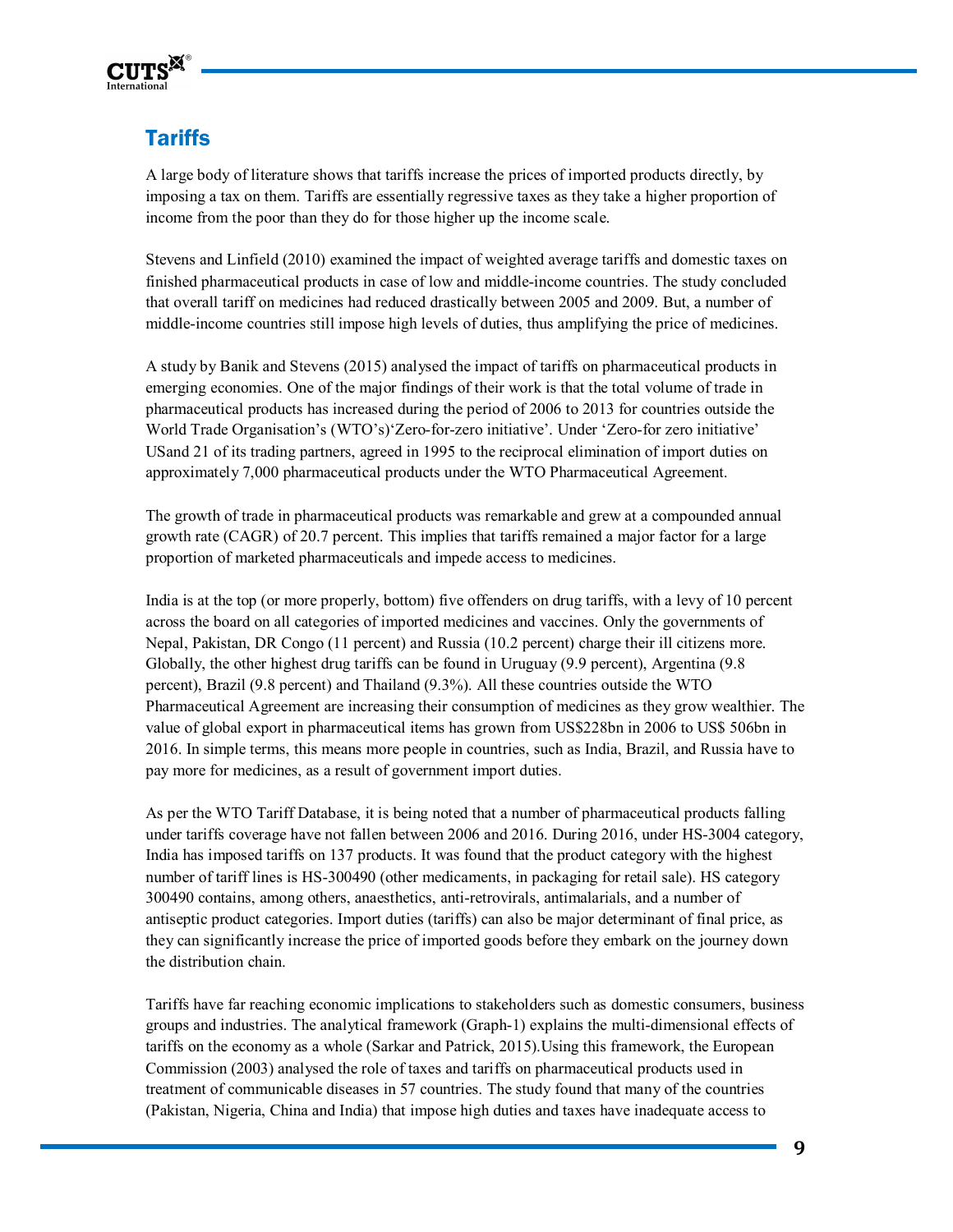

medicines. Overall, there is evidence that tariffs being punitive, escalate retail price of pharmaceutical products.



*Source: Pinak Sarkar and Martin Patrick, "India's trade barriers: an analysis with reference to tariffs and customs procedures, pp. 201* 

The good news is India has ushered in domestic tax reforms that is likely to reduce domestic tax rates on medicines. India has recently introduced Goods and Services Tax (GST) which creates a common and integrated market (across various states in India) by subsuming various indirect taxes, such as excise duty, service tax, countervailing duty, valued added tax and also state levies, octroi, entry tax, local taxes and luxury tax.

The GST is an indirect tax on the supply of goods and services from the manufacture to the end consumer. It is a tax which is levied on the basis value addition in the supply chain and credit of inputs taxes will be refunded at each stage and subsequent stages of value addition. The final consumer will pay the GST levied by the last supplier in the supply chain, and will not have to pay any other indirect tax. GST in effect has brought down domestic tax rates on medicines (see Table 1)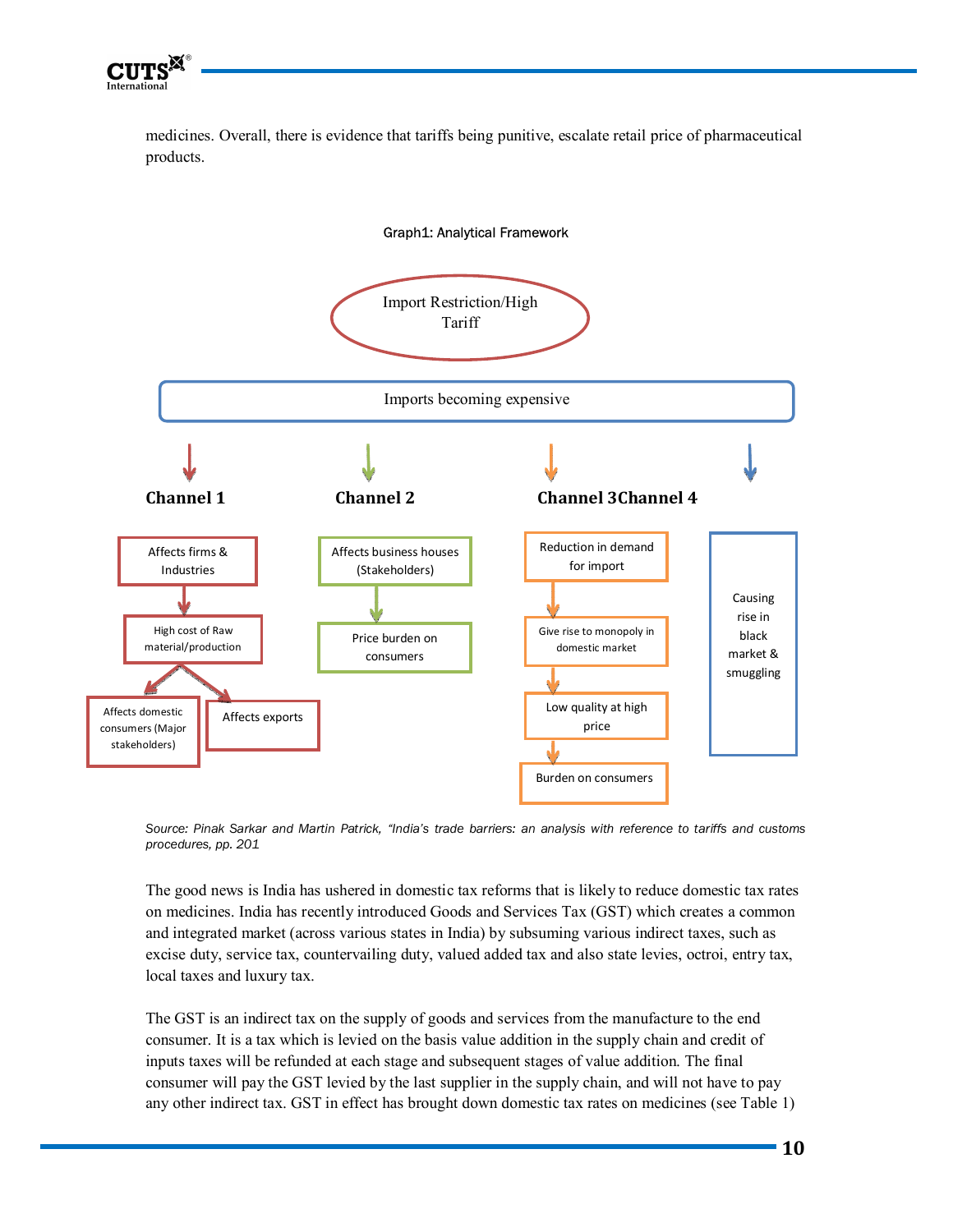

| Import Duty (Previous Regime) |                                                                                    |      |      |              | <b>Import DutyunderGST</b>                 |                                                                                |      |  |
|-------------------------------|------------------------------------------------------------------------------------|------|------|--------------|--------------------------------------------|--------------------------------------------------------------------------------|------|--|
| $\overline{A}$                | Assessed Value                                                                     |      | 100  | $\mathbf{A}$ | Assessed Value                             |                                                                                | 100  |  |
| B                             | <b>Basic Custom Duty</b>                                                           | @10% | 10   | B            | <b>Basic Custom</b><br>Duty                | @10%                                                                           | 10   |  |
| $\mathbf{C}$                  | Countervailing Duty on (A+B)                                                       | @6   | 6.6  |              | <b>Inter State GST</b><br>$(on A+B)$       | A majority of<br>pharmaceuti<br>cal products<br>fall under the<br>slab $@12\%$ |      |  |
| D                             | Cess (EducationCess 2 %<br>+ Sec.& higher<br><b>EducationCess 1%</b><br>$(on B+C)$ | @3%  | 0.6  | $\mathbf{C}$ |                                            |                                                                                | 13.2 |  |
| E.                            | <b>Special Additional Duty</b><br>$(on A+B+C+D)$                                   | @4   | 4.7  |              |                                            |                                                                                |      |  |
| F                             | <b>Total Custom Duty</b><br>$(B+C+D+E)$                                            |      | 22   | D            | <b>Total Custom Duty</b><br>$(B+C+D)$      |                                                                                | 23.2 |  |
| F.                            | <b>Custom Duty Net off</b><br>CENVAT(F-(C+E)                                       |      | 12.0 | E.           | <b>Custom Duty Net</b><br>off Credit (D-C) |                                                                                | 10.0 |  |

#### Table 1: Disaggregated Calculation of Import Duty on Pharmaceutical Products in India

*Source: Author's Calculation* 

Under the current GST regime, the total duty paid on imported pharmaceutical products stands around 10 percent. Although, implementation of GST has simplified the tax structure in India and brought a greater degree of transparency, yet this tax rate of 10 percent is relatively high when compared with other OECD countries. Indian consumers, especially the poor, still have to pay higher price because of taxes.

In addition to tariffs, price of medicines can increase because of non-tariffs barriers and regulatory measures. Olcay and Laing (2005) noted that extra-tariffs factors, such as sales taxes including valueadded tax (VAT), mark-ups and other charges have higher impact on price of medicines than tariffs do. As an imported pharmaceutical product moves along the distribution chain, it undergoes many mark-ups: port charges, warehouse costs, local government levies, distribution costs and retailer mark-ups, to name a few.

To understand how these extra-tariffs regulatory measures add up to cost, IMS Institute for Healthcare Informatics undertook a study covering five different genres of drugs in India (IMS, 2014). These medicines fall under five therapeutic areas, namely, antibiotics, anti-diabetics, anti-epileptics, antihypertensives, and respiratory agents. This study revealed that in India, the maximum margin for distributors can vary between 8 percent and 10 percent. The retail drug sellers keep a margin of around 15 percent. And all these have implications in raising final price of medicines.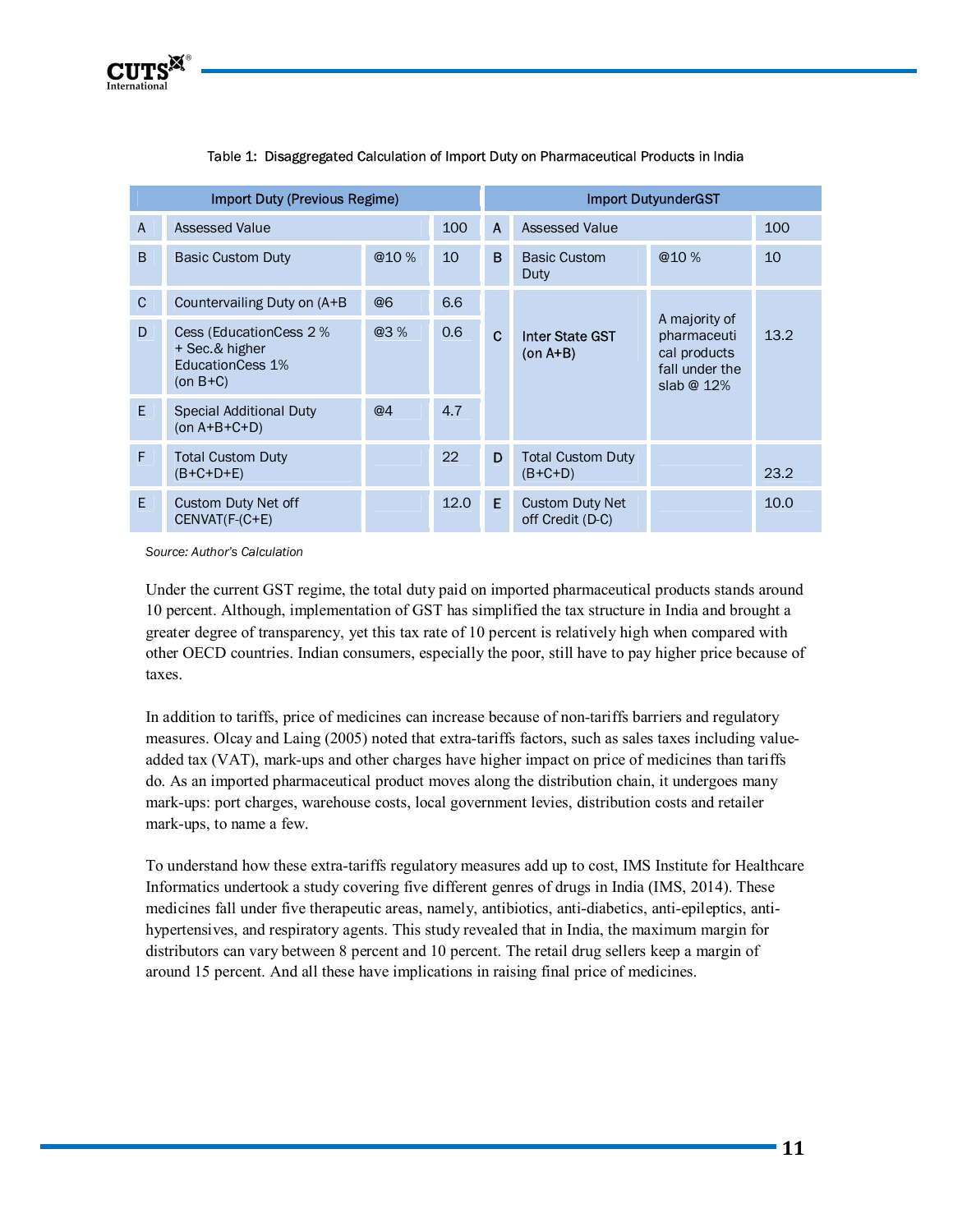

l,

# Non-tariff Barriersand Regulations

Non-tariff barriers (NTBs) are also important factors, which can affect free flow of imported medicines. There are many types of NTBs that can hinder exports. As tariff increase is not permissible, many countries are now imposing NTBs (permissible under the WTO framework) to protect their domestic economy. NTBs mostly come under the Rules part of General Agreement on Tariffs and Trade (GATT). Each one of these NTBs were codified as agreements during various rounds of GATT negotiations for a purpose. These agreements are referred to as NTBs if they are used for restricting market access and not for the purpose with which they were codified.

For instance, antidumping Agreement was codified during Tokyo Round of GATT negotiation, to stop predatory pricing activity of foreign firms.<sup>4</sup> Under globalised regime, following predatory pricing strategy is not possible. If foreign firm raises its price there are other competitors who will be willing to sell produce at a lower cost.

Therefore, there is no rationale for using antidumping measures, and yet it is most prominent type of NTB. Most nations use antidumping measures as a tool merely to protect their domestic industries, and not to stop predatory pricing. Likewise, Sanitary and Phytosanitary are standards set by any nation to safeguard thehealth of its consumers.

Interestingly, many countries are setting their health standards at a level higher than that prescribed internationally. For example, in case of tobacco exports, the internationally permissiblelevel of DDT residue is four parts per million (ppm), while Japan and US had set their permissible level at less than 1ppm. They have done this to block tobacco exports from other countries. Similarly, soon after the US financial crisis, India has imposed banned on imports of a number of live animal products, including processed meat, eggs, pigs, etc., from the rest of the world in the pretext of avian influenza (swine flu) virus although these items cleared international health standard norms (Banik, 2009).

Moreover, Sanitary and Phytosanitary measures used for restricting market access, and not to safeguard health of consumers becomes a NTB. The prevalence of NTBs can create severe shortage of essential medicines. The reduction in NTBs will facilitate trade, thereby enhancing accessibility and affordability of medicines to the poor.

United Nations Conference on Trade and Development (UNCTAD) report (2016) has classified major types of Non-Tariff Measures (NTMs). These are listed in Box 1. NTMs have a much broader concept and are defined as policy measures, other than custom tariffs, that can potentially have an economic effect of international trade in goods. NTBs are a subset of NTMs, implying a negative impact on trade.

<sup>&</sup>lt;sup>4</sup> Predatory pricing refers to the practice of selling a product far below its cost of production, with the intention of driving the competitors out of the market. However, once the low price charged by incumbents starts to serve as an entry barrier, in the long run foreign producers raise the prices to make up some of their early losses.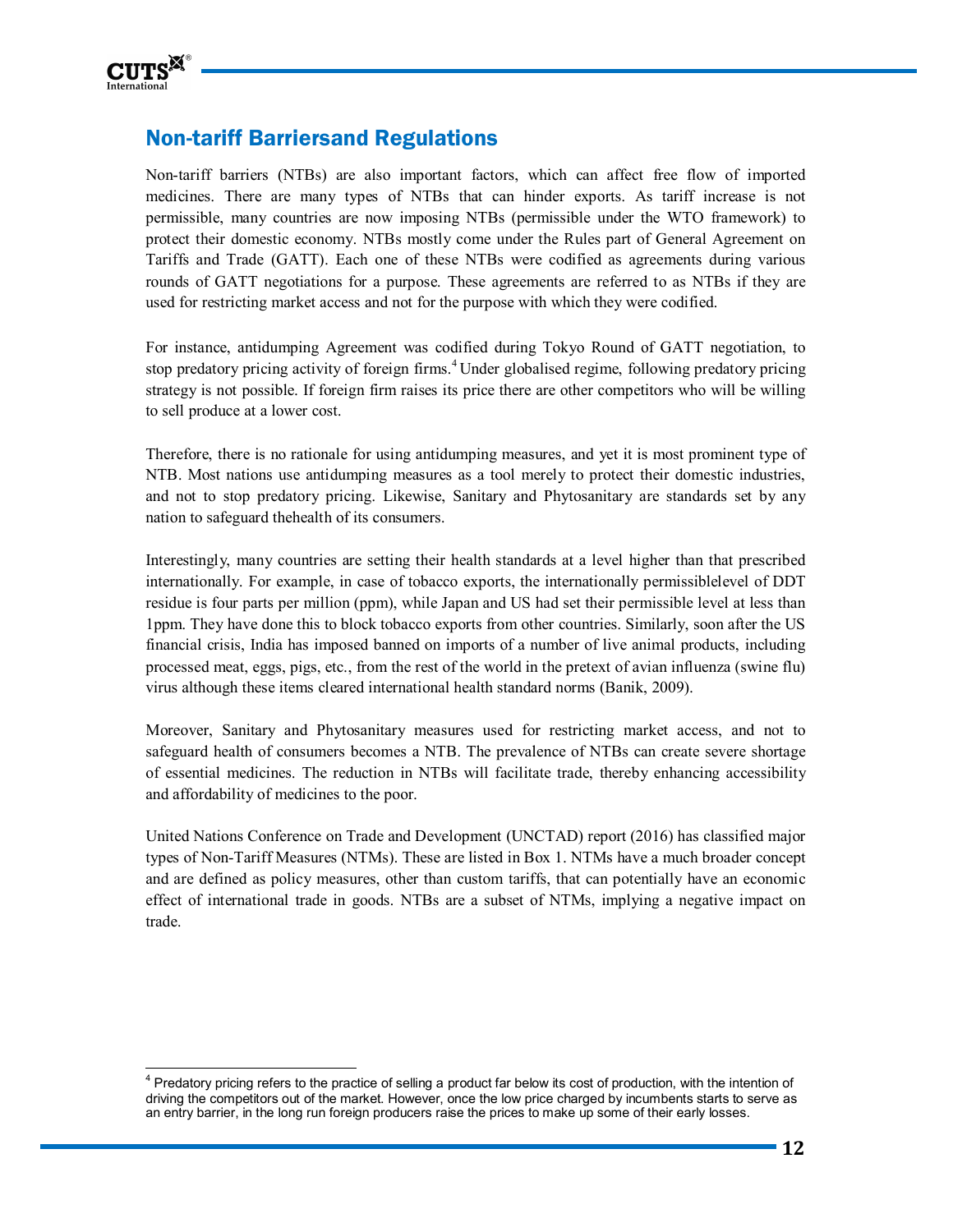

#### Box 1: Different Types of NTMs

**Chapter A** on SPS measures, refers to measures affecting areas such as restrictions for substances, hygienic requirements, or other measures for preventing dissemination of diseases. It also includes all conformity assessment measures related to food safety, such as certification, testing and inspection, and quarantine.

**Chapter B** on technical measures, refers to measures such as labelling and other measures to protect the environment. It also includes conformity assessment that relates to technical requirements such as certification, testing and inspection.

Chapter C classifies the measures related to pre-shipment inspection and other formalities performed in the exporting country prior to shipment.

Chapter D refers to contingent measures, which are measures implemented to counteract particular adverse effects of imports in the market of the importing country, including measures aimed at unfair foreign trade practices. They include antidumping, countervailing, and safeguards measures.

Chapter E includes licensing, quotas, and other quantity control measures, group measures that have the intention of limiting the quantity traded, such as quotas. It also covers those licences and import prohibitions which are not SPS or TBT related.

Chapter F includes price control measures, which are those implemented to control or affect the prices of imported goods in order to, inter alia, support the domestic price of certain products when the import prices of these goods are lower; establish the domestic price of certain products because of price fluctuation in domestic markets, or price instability in a foreign market; or to increase or preserve tax revenue. This category also includes measures, other than tariff measures, that increase the cost of imports in a similar manner (para-tariff measures).

Chapter G concerns finance measures, referring to measures restricting the payments of imports, for example when the access and cost of foreign exchange is regulated. This chapter also includes restrictions on the terms of payment.

Chapter H concerns measures affecting competition. These measures grant exclusive or special preferences or privileges to one or more limited group of economic operators. They refer mainly to monopolistic measures, such as state trading, or sole importing agencies, or compulsory use of national services or transport.

**Chapter I** concerns trade-related investment measures, group measures that restrict investment by requiring local content or requesting that investment should be related to export to balance imports.

Chapter J includes distribution restrictions, referring to restrictive measures related to internal distribution of imported products.

Chapter K concerns restriction on post-sales services, for example, restrictions in the provision of accessory services.

**Chapter L** contains measures that relate to subsidies that affect trade.

*Source: UNCTAD (2016)* 

As per the *Macmap database*, India imposes a large number of NTMs on the import pharmaceutical products. The total number of NTMs used for the import of pharmaceutical products was 3958 in 2016.The most frequent NTMused in India is labelling requirement (21.4 percent); packaging requirement (12.99percent); authorisation requirement (9.83percent);registration requirement (8.34 percent); and traceability requirement (6.39 percent) respectively.

Besides, there are other forms of NTMs which are most frequently used by India on pharmaceutical products. Furthermore, it is important to note that the most of NTMs in India on pharmaceutical productsare related to inefficient customs procedures, followed by process and products.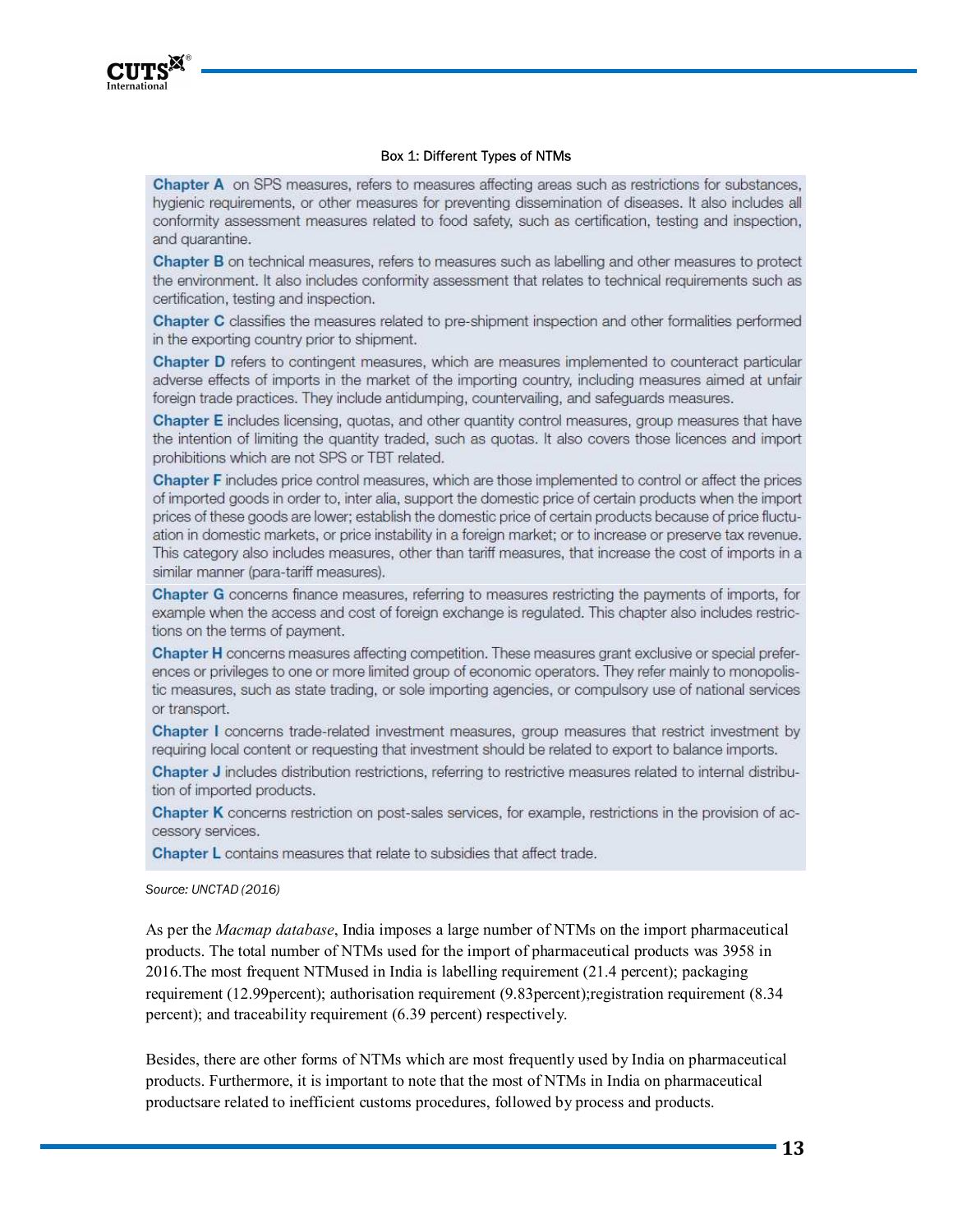| <b>NTM</b><br>Code | Number of<br><b>NTMs</b> | %<br><b>Share</b> | <b>NTM Description</b>                                        | <b>Classification</b> | Chapter<br><b>Description</b>                                          |
|--------------------|--------------------------|-------------------|---------------------------------------------------------------|-----------------------|------------------------------------------------------------------------|
| <b>B110</b>        | 201                      | 5.1               | Prohibition for TBT<br>reasons                                | Product               | <b>TBT</b>                                                             |
| <b>B140</b>        | 389                      | 9.8               | Authorisation<br>requirement for TBT<br>reasons               | Customs               | <b>TBT</b>                                                             |
| <b>B150</b>        | 330                      | 8.3               | Registration<br>requirement for<br>importer TBT reasons       | Customs               | <b>TBT</b>                                                             |
| <b>B310</b>        | 847                      | 21.4              | Labelling requirement                                         | Process               | <b>TBT</b>                                                             |
| <b>B330</b>        | 514                      | 13.0              | Packaging requirement                                         | <b>Process</b>        | <b>TBT</b>                                                             |
| <b>B420</b>        | 125                      | 3.2               | TBT regulations on<br>transport and storage                   | <b>Process</b>        | <b>TBT</b>                                                             |
| <b>B700</b>        | 213                      | 5.4               | Product quality or<br>performance<br>requirement              | Product               | <b>TBT</b>                                                             |
| <b>B853</b>        | 199                      | 5.0               | Distribution and<br>location of products<br>after delivery    | Customs               | <b>TBT</b>                                                             |
| <b>B859</b>        | 253                      | 6.4               | Traceability<br>requirement, n.e.s                            | Customs               | <b>TBT</b>                                                             |
| C300               | 209                      | 5.3               | Requirement to pass<br>through specified ports<br>and customs | Customs               | Pre-shipment<br>inspection and other<br>formalities                    |
| F190               | 192                      | 4.9               | Other administrative<br>measures affecting<br>customs value   | <b>Customs</b>        | Price control<br>measures including<br>additional taxes and<br>charges |
| F610               | 199                      | 5.0               | Customs inspection,<br>processing and<br>servicing fees       | Customs               | Price control<br>measures including<br>additional taxes and<br>charges |
| F650               | 224                      | 5.7               | Import license fee                                            | Customs               | Price control<br>measures including<br>additional taxes and<br>charges |

#### Table2 Different Types and Number of NTMs Imposed by India onPharmacetuical Products

*Source: UNCTAD (2016) and Macmap, ITC* 

The increase usage of NTMs onpharmaceutical products in India is due to the multiplicity of drug approval agencies. There are multiple regulators for labelling requirement ofpharmaceutical products in India. For instance, Drug and Cosmetics Rules, 1945 set labelling standards for pharmaceutical products in India. At the same time, the Standards of Weights and Measures Act, 1976 and the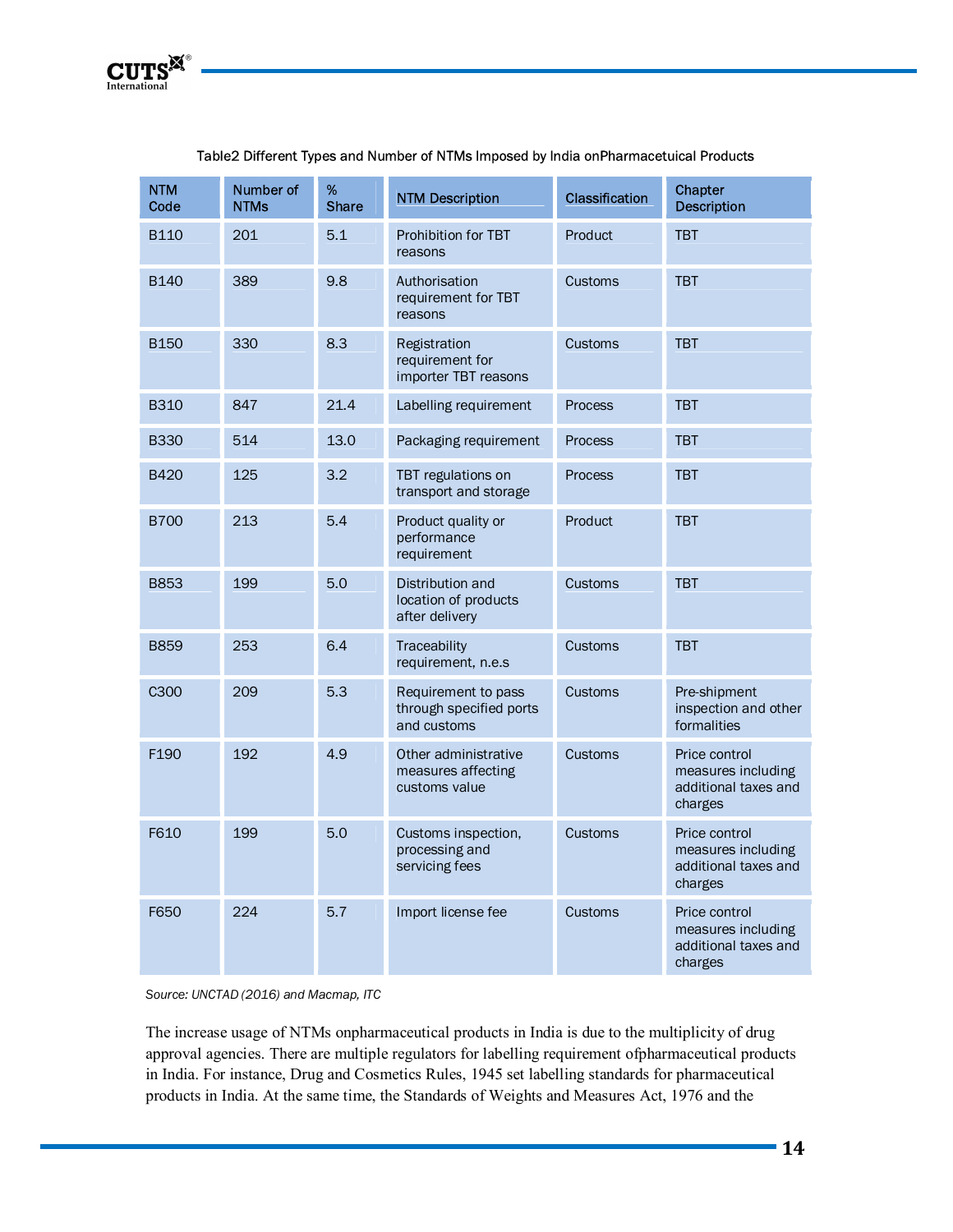

Packaged Commodities Rules, 1977, Legal Metrology (Packaged Commodities) Rules, 2011have additional labelling requirements for the import of any products in India. The multiplicity of regulations not only adds complexities but add significant costs. Complying with divergent labelling standards is always time consuming, expensive and escalates the final price of imported pharmaceutical products.

India has plenty of regulations for the import of pharmaceutical products. The Central Drugs Standard Control Organisation (CDSCO) is an apex body thatgoverns the import and export of the drugs in India through 11 port offices located in different parts of the country. Other than this, there are several other factors, which also apply on export, import and sale of pharmaceutical products in India.

# Barriers at Border: The Role of Procedural and Regulatory Impediments

Globally, there is strong consensus that barriers at border negatively impact cross-border trade and these barriers are often higher on import than export. Barriers at border are: inefficient customs clearance procedures, lacking harmonised documents, have cumbersome trade procedures, absence of harmonised procedures and key agencies (testing and laboratories), sub-optimal trade infrastructure and lack of coordination among operating agencies (CUTS,2015)

According to a recent study of Organisation for Economic Co-operation and Development (OECD), the cost of poor border procedures could range between 2 to 15 percent of the total transaction value of global trade. This is primarily due to deep rooted inefficiencies in export-import clearance procedures and customs clearance at border.

The cost emanating from regulatory requirement is higher than tariff and affects the participation of firms in global trade, shaped by value chains. A diverse range of policies and procedures apply at different stages of supply chain and any cost associated with these procedures escalate trade costs along the supply stage at each stage and produces erratic effects of function of global supply chains (Ferrantino, 2012).

India has several problems areas in trade facilitation and there is substantive transaction costs involved in trading with India (Roy, 2014). The sup-optimal performance on various trade facilitation indicators can be noted from the World Bank's report on Trading Across Borders. The report has ranked India at 143 position out of 189 countries in 2016. India's performance on various indicators – time and cost (excluding tariffs) associated with three sets of procedures – documentary compliance, border compliance and domestic transport – within the overall process of exporting or importing a shipment of goodsis sub-optimal and reflects huge asymmetries in trade infrastructure.

In this regard, it is pertinent to note that there is huge variation in the cost of import and export in India. The cost and time involved in export is significantly lower than the cost of import in India. The average time spent on export and import of a consignment is 3.5 and 12.5 days respectively. In the same vein, cost associated with border compliance in India is lower on export while compared with import.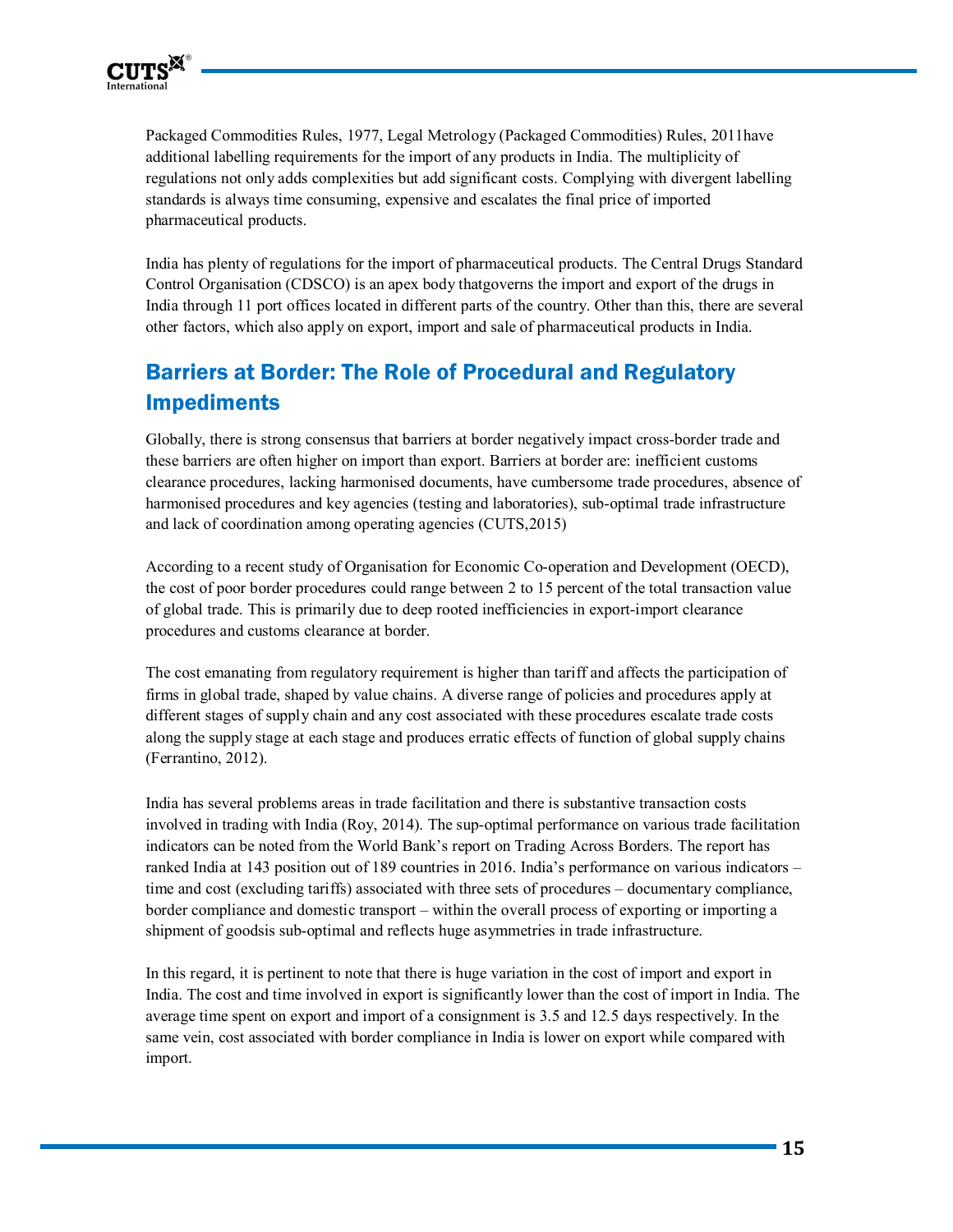

l,

The cost for border compliance for export and import are US\$85 and US\$556 respectively. A recent study by Sarkar and Patrick (2015) analysed the role of eight factors (burdensome import procedures, tariffs, corruption at border, high cost, domestic technical requirement, crime and theft and inadequate infrastructure) that create obstacles in importing goods in India. Among all factors, the burdensome import procedures were noted as major factors that create difficulties for importers.

## **Case Study<sup>5</sup>**

To understand the regulatory burden, we conducted a primary survey talking with a custom house agent (CHA) and two importers involved with importing chemicals used for manufacturing pharmaceutical products in India. The import procedures trying to import through Jawaharlal Nehru Port Trust (JNPT) – India's leading port operating out of Mumbai – is quite intricate. Importers and CHA reported they encounter multi-dimensional challenges relating to both soft and hard infrastructure,<sup>6</sup> with a direct impact on the clearance of imported pharmaceutical products.

This magnitude of the problem can be well analysed from the World Bank database on Trading across Border report, which calculated the cost of import and time to import at JNPT. This highlights the complexities involved in various procedures of importing goods through JNPT port which escalate the final price of any imported goods including raw materials of pharmaceuticals.

<sup>&</sup>lt;sup>5</sup>This section captures the information from secondary sources as well as perspectives of a custom house agent and importers

 ${}^{6}$ Hard infrastructure are physical assets such as ports, building, etc. which provide services. Whereas, soft infrastructure refers to delivery of specialized services to people such as communication, and the body of rules and regulations governing the various systems.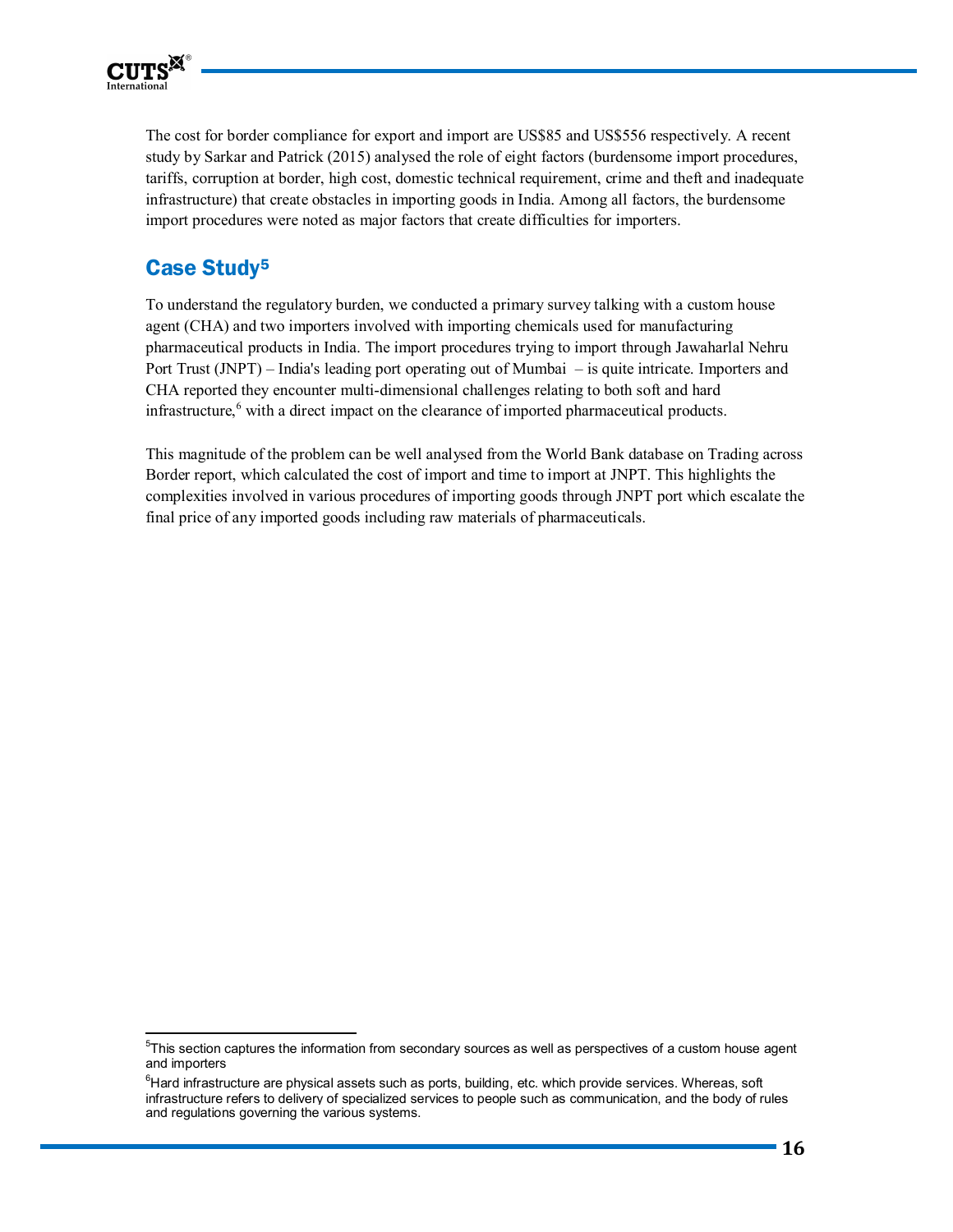

*Source: World Bank* 

Currently, the JNPT port is overburden. It is working at 85 percent of its capacity whereas 70 percent is considered as ideal capacity in most of advanced countries, such as Singapore, Japan and South Korea (Indian Brand Equity Foundation, 2017). The inadequate capacity of ports is further exacerbated by India's 30 percent containerisation, which is far below the global average of 60-70 percent.<sup>7</sup>

The highest draft at JNPT port is 14 meter, which is inadequate for mother vessels, and the unavailability of such drafts has diverted mother vessels to Gujarat. Diversion in traffic from JNPT to Gujarat port also causes loss to private terminal operators, who have invest substantial amount of money at the JNPT port. This in turn undermines the interest of private players to make investments in port development.

The procedures of completing various customs clearance and other formalities are consuming a considerable amount of time at the JNPT, which in turn is creating hindrance while import clearance. The imported consignment of pharmaceutical products is subject to get the clearance as per the rules drafted in Custom Act 1962 and Foreign Trade (Development and Regulations) 1992.

Other than this, imported pharmaceuticals products are also subject to various rules and regulations under the Drugs and Cosmetics act, 1940, Pharmacy act, 1948, Drugs and Magic Remedies act, 1954, Medicinal and Toilet Preparation act, 1956, Narcotic and Psychotropic Substances act, 1985, The Drugs (Prices Control) order, 1995. Import clearance at JNPT involves complex and time consuming

<sup>1</sup> <sup>7</sup>SME World, 'It is Right Time to Corporatise Ports' http://www.smpworld.com/n\_n\_kumar\_interview.html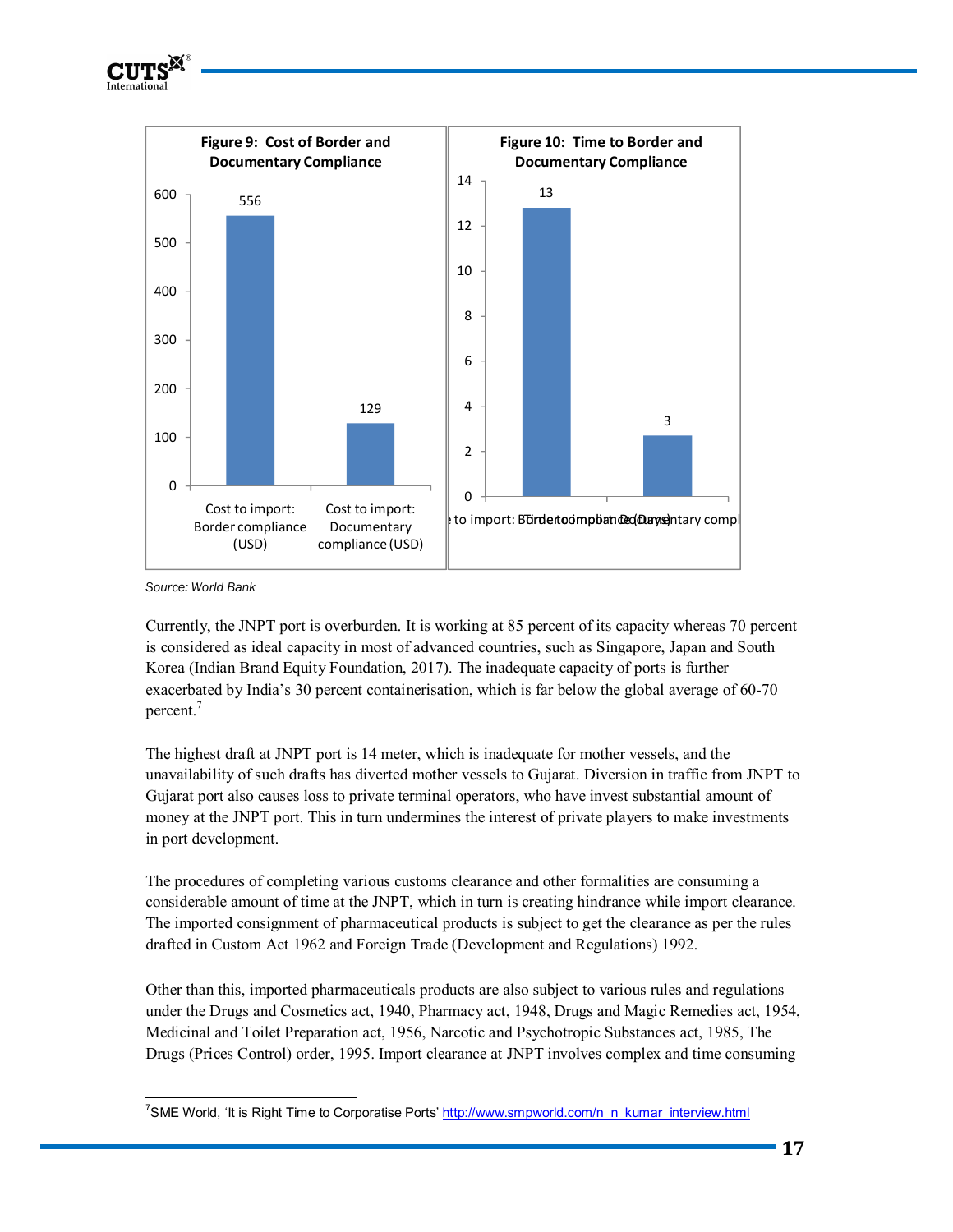

procedures. The below mentioned Figure explains the standard procedure of import clearance at JNPT port.



Figure 11: Non-containerised and Containerised Movement at JNPT Mumbai

*Source: Bridging Infrastructural Deficit at Selected Ports in India, BRIEF, 2016, pp. 36-37* 

Importer or CHA need to prepare a number of documents for the clearance of imported pharmaceutical consignment. The mandatory documents include bill of lading, commercial invoice, packing list, purchase order, copy of letter of credit, insurance certificate, certificate of origin, valuation and declaration forms, IEC number, permanent account number, mod vat declaration, freight certificate and freight bill (if freight is payable) in India. Other than these documents, an importer of pharmaceutical products has to fulfill the obligation laid under the Drugs and Cosmetics act, 1940 and other acts.

Besides, importers have also suggested that charges paid for storage of imported consignment are relatively higher than export consignment. The Central Warehousing Corporation (CWC) levy different charges for the storages of exported and imported products. Importers consider that that the discriminatory treatment between export and import is not a right policy. An increase in cost due to this, escalate the cost of imported products, which in turn, is increasing the market price of final product.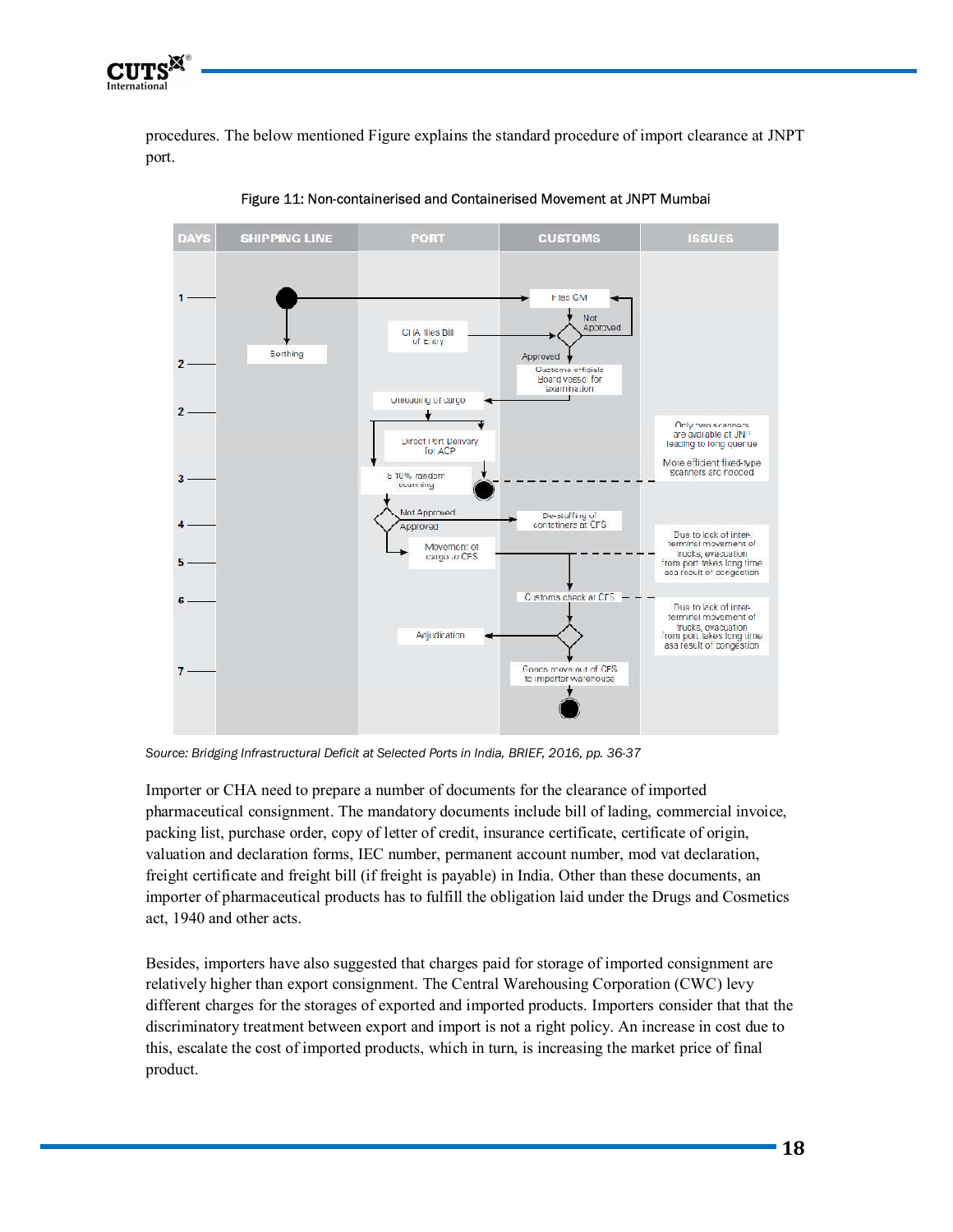

Finally, importers and CHAs are deeply concerned over the existing nexus between Container Freight Station (CFS) and shipping liners, which has curtailed their flexibility to choose CFS for the clearance for their imported consignments. The shipping lines nominate CFS for importers based on their preference and links. The CFS nominated by shipping lines usually charges exorbitant rates, which put additional burden on importers and increase the cost of imported consignment. In addition, the vehicle picking up an import container from the JNPT port is also suggested by the CFS at fixed transportation cost. This restricts the ability of importers to bargain with the transporters. All these regulatory issues add up to the cost, which finally affect price of imported medicines.

# **Conclusion**

Health is an important component of development. Although growing fast, India ranks lowly among other similar economies in the world when evaluated in terms of health indicators. Penetration of health insurance products is low and so is public expenditure on health. As a result, a majority population has to depend upon OOP expense to meet their health need. Every year many are driven to poverty because of high cost of healthcare. Under such circumstances, cost of medicines has an important role to play in determining health outcome. India import bulk of medicines and vaccines, mainly from Europe and US. There is evidence of both tariffs and NTBs having an impact on increasing the price of medicines.While it is recognised there is a need for reforms to make India a better place to do business, but this paper points out regulatory issues still remain a cause of concern, especially when it comes to importing pharmaceutical products.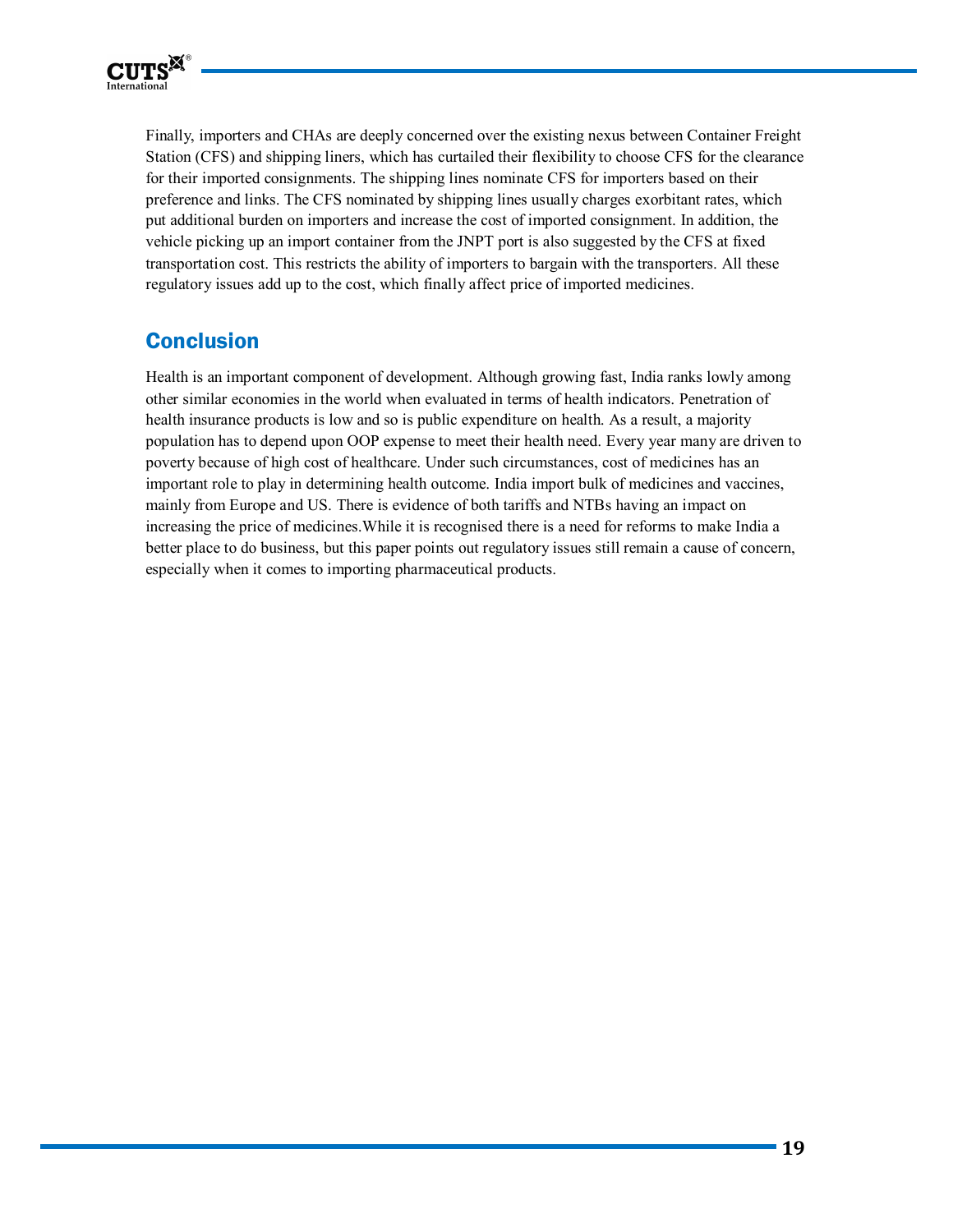

# **References**

- Bloom, D., and Canning, D., (2000) 'The health and wealth of nations', Science, New Series, Vol. 287, No. 5456.
- Bloom, D., Canning, D., and Sevilla, J., (2004) The effect of health on economic growth: a production function approach', World Development, Vol. 32, No.1.
- Banik, N., and Gilbert, J., (2008) 'Trade Cost and Regional Integration in South Asia', Asian Development Bank Institute Working Paper No. 127, December.
- Banik, N., (2009) 'Does the Crisis Alter Indian Trade Priorities' in S. Evenett (eds.), The Unrelenting Pressure of Protectionism: The 3rd GTA Report, Center for Economic Policy Research, London.
- Banik, N., and Stevens, P., (2015) 'Pharmaceutical tariffs, trade flows and emerging economies', Geneva Network, United Kingdom.
- BRIEF (2016), 'Bridging Infrastructural Deficit at Selected Ports in India', BRIEF, pp. 36-37, India.
- CUTS International, (2015), 'Non-Tariff Measures to Food Trade in India A Case Study of Selected Ports', Jaipur, India.
- Economic Times (2017), 'Price of essential medicines cut by 30-50%', India.
- European Commission (2003), 'Programme for Action: Accelerated action on HIV/AIDS, malaria and TB in the context of poverty reduction', Belgium.
- Ferrantino, M. J., (2012), 'Using Supply Chain Analysis to Examine the Costs of Non-Tariff Measures (NTMs) and the Benefits of Trade Facilitation', World Trade Organisation, Geneva.
- Gitanjali, B and Manikandan, S., (2011), 'Availability of five essential medicines for children in public health facilities in India: A snapshot survey', Journal of Pharmacology and Pharmacotherapeutics, Volume 2, pp. 95-99.
- IMS Institute for Healthcare Informatics (2014), 'Understanding the pharmaceutical value chain', Montreal, Canada.
- India Brand Equity Foundation, (2017) 'Shipping Industry & Ports in India', A Sectoral Report, New Delhi, India.
- Kotwani, A., (2013), 'Where are we now: assessing the price, availability and affordability of essential medicines in Delhi as India plans free medicines for all', BMC Health Service Research, United Kingdom.
- Olcay, M., and Laing, R., (2005) 'Pharmaceutical Tariffs: What is their effect on Prices, Protection of Local Industry and Revenue Generation?', Report Prepared for: The Commission on Intellectual Property Rights, Innovation and Public Health.
- Mirza, T., and Bacani, E., (2013) 'Addressing Hard and Soft Infrastructure Barriers to Trade in South Asia', Asian Development Bank, 2013.
- Sarkar, P. and Patrick, M., (2015), 'India's trade barriers: an analysis with reference to tariffs and customs procedures', Centre for Policy Research, New Delhi, India.
- United States Trade Commission (2014), 'Trade, Investment, and Industrial Policies in India: Effects on the U.S. Economy', Washington, D.C., USA.
- Roy, J. (2015) 'Potential Consequences and Benefits of Implementing a Multilateral Approach to Trade Facilitation', The EU-World Bank Workshop, Washington, D.C., USA.
- Stevens, P., and Linfield, H., (2010) 'Death and Taxes', International Policy Network: United Kingdom.
- The Lancet World Report (2015), 'Global Burden of Disease Study', Lancet.